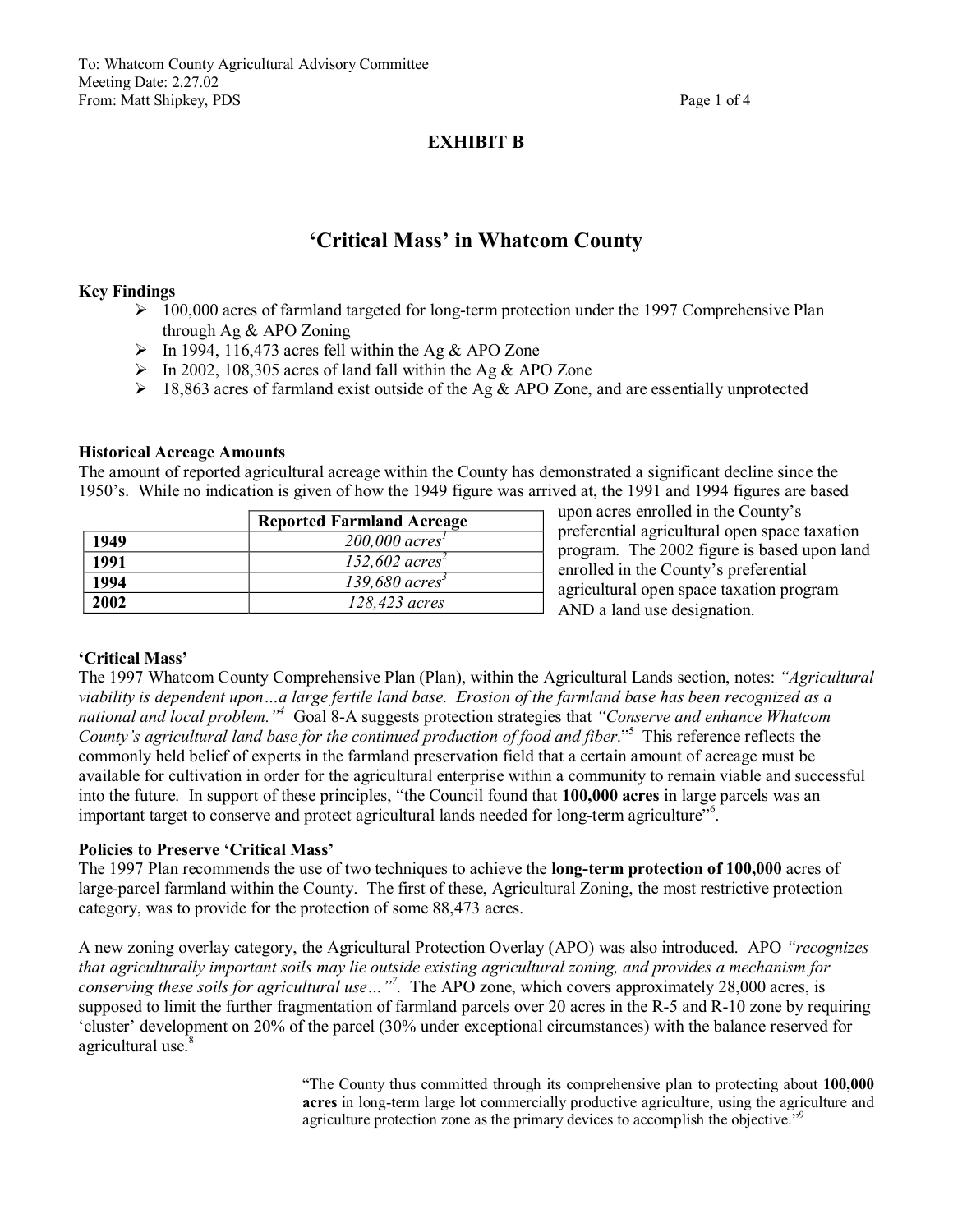To: Whatcom County Agricultural Advisory Committee Meeting Date: 2.27.02 From: Matt Shipkey, PDS Page 2 of 4

In addition to the APO designation, three additional mechanisms were meant to provide shorter-term protection to farmland: flood hazard lands upon which development is severely limited (the rationale for this designation is uncertain), preferential agricultural tax designation (this acreage total refers to land with no other form of protection, such as Ag or APO zoning); and right-to-farm

|                                                                                                                                                       | 1994 Acreage<br>Protected <sup>10</sup> |
|-------------------------------------------------------------------------------------------------------------------------------------------------------|-----------------------------------------|
|                                                                                                                                                       |                                         |
| <b>Agriculture Zone</b>                                                                                                                               | 88,473 acres*                           |
| <b>Agriculture Protection Overlay Zone</b>                                                                                                            | 28,000 acres                            |
| <b>Long Term Protection</b>                                                                                                                           | 116,473 acres (approx)                  |
| Preferential Agricultural Tax (AG/OS)                                                                                                                 | $25,000$ acres**                        |
| <b>Flood Hazard Lands</b>                                                                                                                             | 500-1,000 acres***                      |
| <b>Short Term Protection</b><br>*see note above ** sole form of protection for this acreage,<br>however this tax designation covered 139,000 acres in | $26,000$ acres (approx)                 |
| total *** rationale for this designation uncertain                                                                                                    |                                         |

legislation. These techniques offered only a **minimal** level of protection to approximately 26,000 acres of agricultural resource land. Agriculture Zoning (Ag  $\&$  APO) is the most protective regulation, and was meant to secure the long-term future of 100,000 acres of large parcel farmland.

# **Current Status of Identified Critical Mass**

Loss of farmland has slowed considerably since the mid-1990's. 139,680 acres existed in 1994, with 128,423 acres in 2002.

88,473 acres are currently within the Ag Zone. Approximately 19,832 acres are within the APO Zone. Thus, of the 100,000 acres identified by the County as important and protected under the previously mentioned policies, approximately 108,305 acres remain protected under the Ag & APO Zone. In 1994, 116,473 acres fell within the Ag & APO Zone.

18,863 acres of land outside of the Ag & APO Zone, protected only by the Preferential Agricultural Tax (Ag/Open Space). 1,494 acres of current-use agricultural land fall outside of the Preferential Agricultural Tax (Ag/Open Space) designation, and are essentially without any form of protection. These two categories, taking in 20,357 acres of land, represent the agricultural acreage in Whatcom County most threatened by conversion.

| <b>2002 ACREAGE AMOUNTS</b>                                                        | <b>Designated Acreage</b> |
|------------------------------------------------------------------------------------|---------------------------|
| <b>Agriculture Zone</b>                                                            | 88,473                    |
| <b>Agriculture Protection Overlay Zone</b>                                         | 19,832                    |
| <b>Long Term Protection</b>                                                        | 108,305                   |
| Preferential Agricultural Tax (AG/OS)                                              | 18,863                    |
| <b>Flood Hazard Lands</b>                                                          | Not Applicable*           |
| <b>Short Term Protection</b><br>*Rationale and data for this designation not found | 18,863                    |
| <b>Land Without Any Form of Protection</b>                                         | 1,494                     |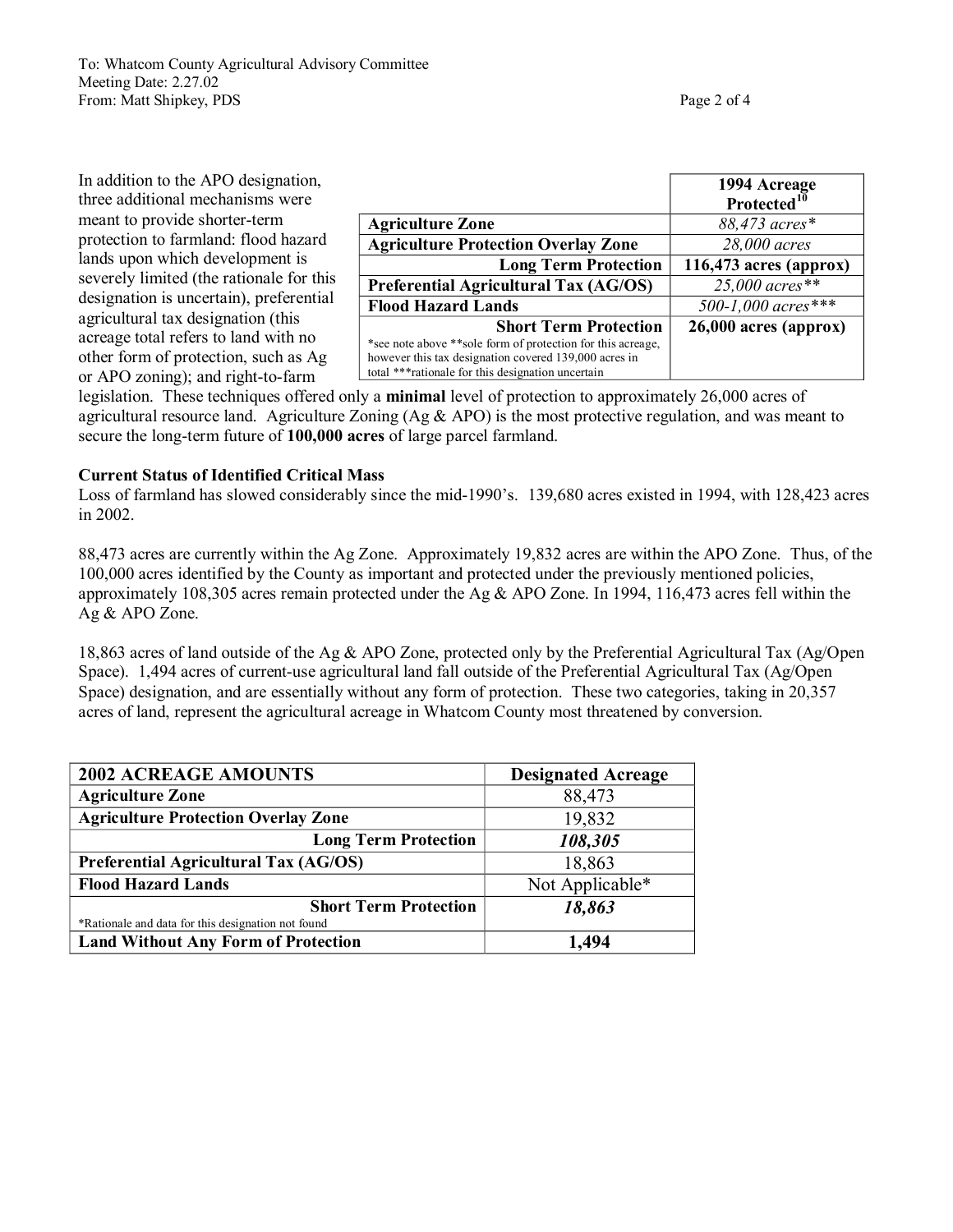To: Whatcom County Agricultural Advisory Committee Meeting Date: 2.27.02 From: Matt Shipkey, PDS

| Page 3 of 4 |  |  |
|-------------|--|--|

## **OPEN SPACE AG 8300-8390 Acreage by Zone D R A F T**

| <b>ADIGAYG NY EVIIG</b>                  |                    |                                                                                                                                                                        |                                                                                                                                                                                                             | י וראי                                                                                                                                                                                                                                                                                         |
|------------------------------------------|--------------------|------------------------------------------------------------------------------------------------------------------------------------------------------------------------|-------------------------------------------------------------------------------------------------------------------------------------------------------------------------------------------------------------|------------------------------------------------------------------------------------------------------------------------------------------------------------------------------------------------------------------------------------------------------------------------------------------------|
| <b>Acres of</b><br><b>OSAG</b><br>Class. | <b>OSAG Class.</b> |                                                                                                                                                                        | Desig.                                                                                                                                                                                                      | <b>Acres of AG</b><br><b>Land Use - Not</b><br><b>OSAG</b>                                                                                                                                                                                                                                     |
|                                          |                    |                                                                                                                                                                        | 76.40%                                                                                                                                                                                                      | 2,187                                                                                                                                                                                                                                                                                          |
|                                          |                    |                                                                                                                                                                        | 32.26%                                                                                                                                                                                                      | 3,486                                                                                                                                                                                                                                                                                          |
|                                          |                    |                                                                                                                                                                        | 45.36%                                                                                                                                                                                                      | 1,519                                                                                                                                                                                                                                                                                          |
|                                          |                    |                                                                                                                                                                        | 29.15%                                                                                                                                                                                                      | 23                                                                                                                                                                                                                                                                                             |
|                                          |                    |                                                                                                                                                                        | 10.86%                                                                                                                                                                                                      | 239                                                                                                                                                                                                                                                                                            |
|                                          |                    |                                                                                                                                                                        |                                                                                                                                                                                                             | 108                                                                                                                                                                                                                                                                                            |
|                                          |                    |                                                                                                                                                                        |                                                                                                                                                                                                             | 107                                                                                                                                                                                                                                                                                            |
|                                          |                    |                                                                                                                                                                        | 24.46%                                                                                                                                                                                                      | 0                                                                                                                                                                                                                                                                                              |
|                                          |                    |                                                                                                                                                                        | 3.41%                                                                                                                                                                                                       | 168                                                                                                                                                                                                                                                                                            |
|                                          |                    |                                                                                                                                                                        |                                                                                                                                                                                                             | 107                                                                                                                                                                                                                                                                                            |
|                                          |                    |                                                                                                                                                                        | 8.70%                                                                                                                                                                                                       | 310                                                                                                                                                                                                                                                                                            |
|                                          |                    |                                                                                                                                                                        | 11.38%                                                                                                                                                                                                      | 131                                                                                                                                                                                                                                                                                            |
|                                          |                    |                                                                                                                                                                        | 7.02%                                                                                                                                                                                                       | $\overline{2}$                                                                                                                                                                                                                                                                                 |
|                                          |                    |                                                                                                                                                                        | 48.00%                                                                                                                                                                                                      | 4                                                                                                                                                                                                                                                                                              |
|                                          |                    |                                                                                                                                                                        | 0.11%                                                                                                                                                                                                       | 18                                                                                                                                                                                                                                                                                             |
|                                          |                    |                                                                                                                                                                        | 9.17%                                                                                                                                                                                                       | 0                                                                                                                                                                                                                                                                                              |
|                                          |                    |                                                                                                                                                                        | 0.67%                                                                                                                                                                                                       | 230                                                                                                                                                                                                                                                                                            |
|                                          |                    |                                                                                                                                                                        | 7.52%                                                                                                                                                                                                       | 0                                                                                                                                                                                                                                                                                              |
|                                          |                    |                                                                                                                                                                        | 3.43%                                                                                                                                                                                                       | 0                                                                                                                                                                                                                                                                                              |
|                                          |                    |                                                                                                                                                                        |                                                                                                                                                                                                             | 13                                                                                                                                                                                                                                                                                             |
|                                          |                    | 0                                                                                                                                                                      |                                                                                                                                                                                                             | 34                                                                                                                                                                                                                                                                                             |
|                                          | 100.00%            | 498,087                                                                                                                                                                |                                                                                                                                                                                                             | 8,639                                                                                                                                                                                                                                                                                          |
|                                          |                    | 67,592<br>26,189<br>12,506<br>1,952<br>3,138<br>1,951<br>1,184<br>635<br>1,227<br>999<br>744<br>487<br>322<br>360<br>202<br>132<br>31<br>126<br>8<br>0<br>0<br>119,784 | 56.43%<br>21.86%<br>10.44%<br>1.63%<br>2.62%<br>1.63%<br>5,441<br>0.99%<br>0.53%<br>1.02%<br>0.83%<br>0.62%<br>0.41%<br>0.27%<br>0.30%<br>0.17%<br>0.11%<br>0.03%<br>0.10%<br>0.01%<br>$0.00\%$<br>$0.00\%$ | Percent of Total Acres - Total Percent of OSAG<br><b>Zoning Desig. in Total Zoning</b><br>88,473<br>81,192<br>27,572<br>6,697<br>28,908<br>35.86%<br>2,907<br>40.72%<br>2,598<br>35,964<br>5,216<br>19.16%<br>8,545<br>4,280<br>4,588<br>749<br>186,949<br>1,440<br>4,680<br>1,669<br>219<br>0 |

**Source: WCPD GIS - AG. Zone** WC Assessor/WCPDS GIS

*The following is a summation of the findings of the Western Washington Growth Management Hearings Board, in the case of Wells vs. Whatcom County, upon which the critical mass acreage amounts of this paper are predicated. It summarizes nicely bot the case and the actions Whatcom County to protect the critical mass of agricultural acreage it identified through the Comprehensive Plan Process.*

The County designated approximately 100,000 acres as agricultural lands. This designation consists of 88,000 acres in the Agricultural Zone. The County assumes ten percent of this acreage will be lost to "environmental constraints" and "necessary urban encroachment," leaving approximately 80,000 acres available for long-term conservation. Another 28,000 acres available for long-term conservation is included in the Agricultural Protection Overlay Zone, which applies to certain rural zoned lands. Residential development is permitted in the overlay zone, but DRs emphasizing protection of open space for agricultural production restrict how development can occur.